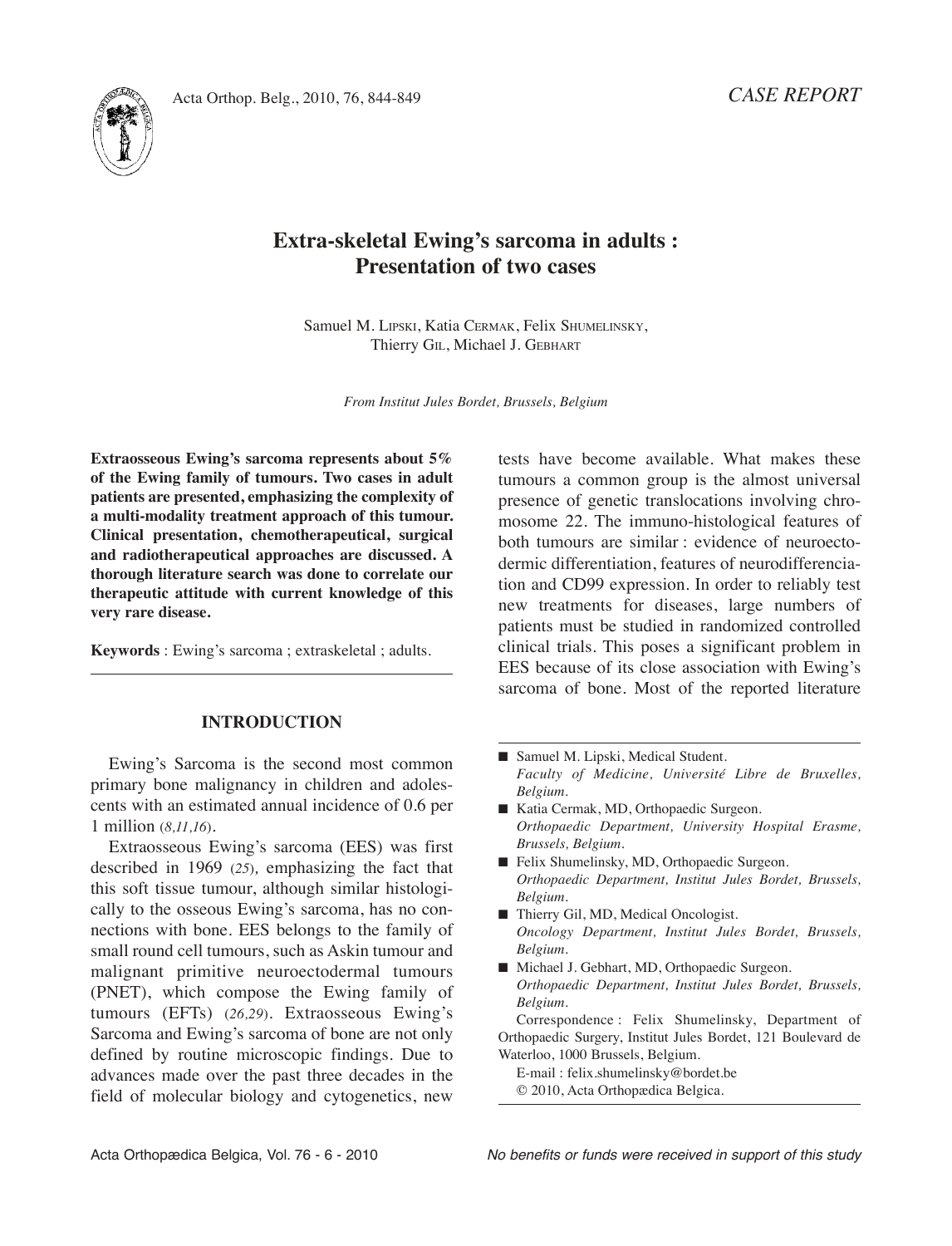regarding EES is taken from single-institution retrospective case reviews. Only one prospective randomized trial is available. Among nearly 3,000 patients with Ewing's sarcoma, 130 (5%) presented with EES (*20*). It is therefore difficult to evaluate whether EES should be managed using the same therapeutic approaches as classic Ewing's sarcoma of bone. Patients with EES are usually treated by a multi-modality approach, including chemotherapy, surgery, and/or radiation therapy. Currently, most protocols recommend surgical resection rather than radiation therapy if possible, using postoperative radiation only for positive histological margins or overt residual disease.

We describe here two cases of EES recently observed and treated at our Institution.

## **CASE REPORTS**

## *Case 1*

A 42-year-old woman without any past medical history presented to our department because she noticed a mass at the medial aspect of the right thigh 10 days earlier. She did not feel any pain or discomfort. On physical examination, one could feel a slightly mobile firm mass of 10cm in length in the deep portion of the thigh, located in the vicinity of the femur. MRI showed a 12 cm  $\times$  5 cm  $\times$  4 cm mass in the adductor compartment (fig 1). Further medical work-up included a chest computed tomography which excluded pulmonary metastases. A biopsy was taken, showing small round cells with little cytoplasm and hyperchromatic nucleus. The cells were arranged in "pseudorosettes". Immunohistological examination revealed CD99 expression. The diagnosis was either PNET (Peripheral Neuro Ectodermal Tumour) or extra osseous Ewing's sarcoma. The patient declined ovarian preservation. Neoadjuvant chemotherapy according to the EurO-Ewing protocol consisted in 6 cycles of VIDE (Vincristine, Ifosfamide, Dacarbazine, Etoposide). The tumour was then removed with concomitant resection of the medial cortex of the femur (longitudinal splitting) in order to obtain wide margins. The bone defect was immediately reconstructed with a non-vascularized fibular graft and stabilized by a screw-plate implant (fig 2).



 $Fig. 1. - T2$ -weighted MRI showing heterogeneous enhancement of a large mass in the adductor compartment of the right thigh after intravenous contrast injection.

Tumour necrosis was estimated around 60 to 70%. The patient had a very good functional outcome. Adjuvant chemotherapy consisted of 3 cycles of VAI (Vincristine, Adriamycine, Ifosfamide). Because of good histological margins and expected fragility of the bone, no radiation therapy was given. The patient regained normal function and is still disease-free at 30 months follow-up.

### *Case 2*

An 18-year-old woman without any past medical history presented with a quickly growing, painful and mobile soft tissue tumour in the medial aspect of the vastus medialis of the right thigh (fig 3). After diagnostic biopsy showing EES she was sim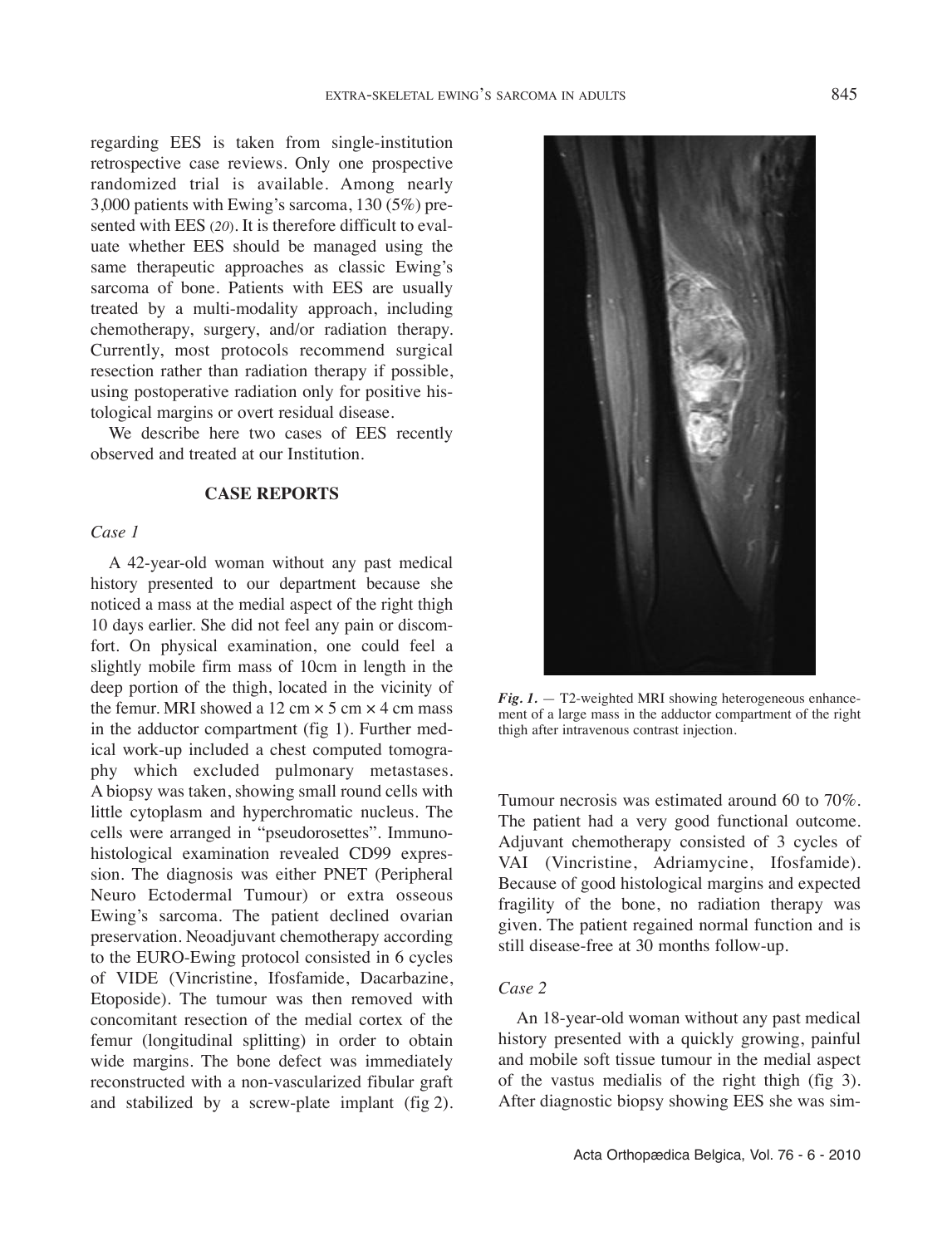ilarly treated with neoadjuvant chemotherapy according to the E.U.R.O Ewing protocol. The tumour was then removed by an attempted wide resection. histological examination showed close margins in one small area. The histological response to chemotherapy was stated to be less than



*Fig. 2.* — Same patient. Anteroposterior radiograph at 30 months follow-up showing very good integration of a fibular graft after screw-plate stabilisation.

60%. Therefore postoperative radiotherapy was given at a dose of 54Gy to the tumour site and 45Gy to the surrounding area. Post operative chemotherapy was also administered according to the EurO-Ewing protocol. At 29 months follow-up, she is still disease-free and has normal gait function.

#### **DISCUSSION**

Extra-osseous Ewing's sarcoma is a very rare pathology. The first case was described in 1921, but without an accurate diagnosis, given the poor knowledge of this entity (*1*)*.* In 1988, 150 cases of EES had been described (*7*)*.* The first large series, including 39 cases, was published in 1975 (*2*). The mean age of patients was 20 which is five years older than patients with Ewing's sarcoma of bone. Male predominance with a sex ratio around  $1.5:1$  was also reported ( $18$ ). Pain is not the most



*Fig.* 3. — T2-weighted MRI showing heterogeneous enhancement of a large mass in the medial aspect of the vastus medialis of the right thigh after intravenous contrast injection.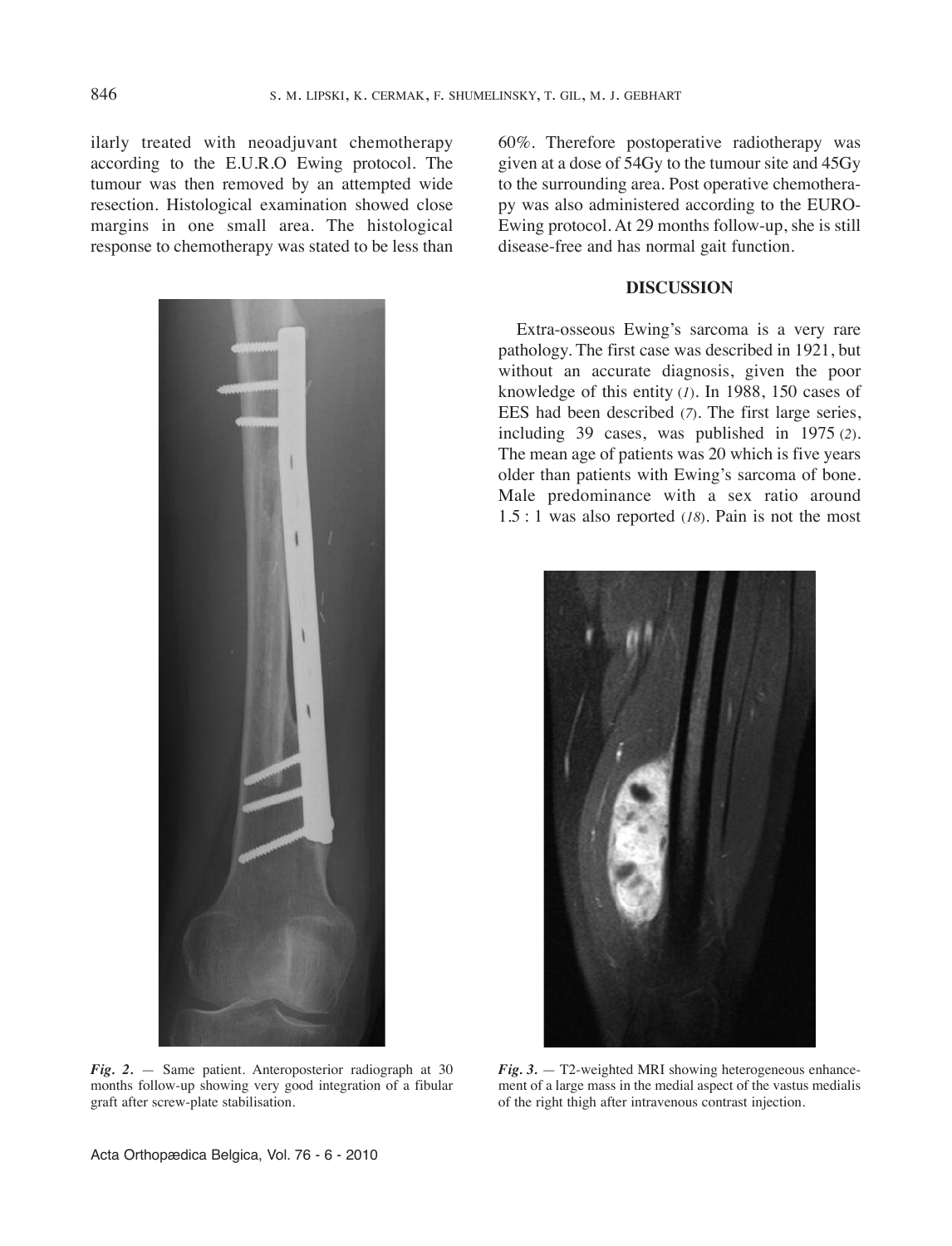frequent clinical sign as only one third of EES were painful. pain can be explained by the inflammatory reaction of the tumour itself or by soft tissue or nerve compression. Most often, patients consult because of the recent appearance of a mass or discomfort. One of our patients felt intense pain whereas the other was alerted by the appearance of a rapidly growing mass. preferential localisation of this tumour is the lower limb and paravertebral region (*2,14,22,24*)*.* Both our patients presented indeed with the tumour in their right thigh.

Clinical diagnosis of a soft tissue tumour is easy to establish, but histological examination plays a key role (*19*)*.* Differential diagnosis of EES includes : neurofibroma, histiocytoma, rhabdomyosarcoma, bone Ewing's sarcoma, liposarcoma, histiofibrosarcoma, hemangiopericytoma, angiosarcoma, neurinoma etc. A regular circumscribed mass surrounded by a capsule hypo- before and hyper-dense after contrast injection at MRI is indeed not specific for this tumour and can be encountered in almost all high-grade soft tissue tumours (*18,21*). Secondary involvement of bone is very uncommon (*15,21*). MRI is the method of choice to characterize malignant soft tissue tumours and their extension to other structures like bone, vessels and nerves. CT scan of the thorax is particularly sensitive to detect pulmonary metastases which are the most frequent. positron Emission Tomography (pET) can be useful in staging the tumour. More recently, pET has been shown to be useful in monitoring preoperative response to chemotherapy long before this response is recorded on clinical or other imaging investigations. Biopsy of the lesion is an essential step to establish diagnosis. Frozen sections are difficult to interpret and do not give the exact diagnosis, but are important to specify the quality of biopsy material to get viable tumour. Pathologic diagnosis of EES used to require standard light and electron microscopy, looking for small, round, blue cells with abundant glycogen and absent cytoplasmic filaments (27). Nowadays the diagnosis is generally made by cytogenetics and immunochemistry, especially by fluorescence *in situ* hybridation (FISh). Immunohistochemical staining for CD99 (MIC2), a cell surface glycoprotein, is helpful (*9,28*)*.* Almost all EES present a translocation of the q12 segment q12) translocation (*5,6,10,12,17,23*)*.* Those observations could explain the familial context described since 1995 (*7*)*.* These histological features of the EES are the same as in Ewing's sarcoma (*30*)*.* It is widely recognized that EES and EFTs are systemic diseases at presentation, even if documented metastases are not found. Neoadjuvant chemotherapy will not only treat the local tumour, but will also act on disseminated cancer cells. Because EES can also be considered as belonging to malignant mesenchymal tumours (MMTs) some authors recommend the same treatment as for rhabdomyosarcoma, which includes ifosfamide, dactinomycine and vincristine. Nevertheless most authors advise the same regimen as in Ewing's sarcoma of bone (Euro-Ewing) including anthracycline such as doxorubicine in addition to vincristine, ifosfamide and etoposide (*4*)*.* The question of optimal local control has not been definitively answered, because no trials com-

of chromosome 22. About 85% have a t(*11,22*) (q24, q12) translocation and 5 to 10% have a t(*21,22*) (q21,

paring radiotherapy or surgery alone or a combination of both have been conducted. Most protocols recommend surgical resection rather than radiation therapy. One of the ultimate goals of surgery is wide histological margins. In order to reach this goal, margin enlarging procedures consisting of longitudinal spitting of the femur are implemented, such as in our patient. The tumour is then removed with the outer cortex. This is decided during operation because of the close relationship of the tumour with the femoral periosteum. In this way, wide histological margins are obtained and it is felt that radiation therapy will not improve local outcome. In our second case, the tumour was much more mobile and was removed with the periosteum of the femur. In this case, radiation therapy was recommended because of closer tumour margins. In the first case, the bone mass was increased by adding a fibular graft, which integrated radiologically after six months and the femur was stabilized by plating. postoperative radiation is only recommended for positive margins or residual disease (31). Radiotherapy should of course be used for inoperable tumours. Radiotherapy is known to have many side effects such as radiation-induced malignancies, growth deformities, etc.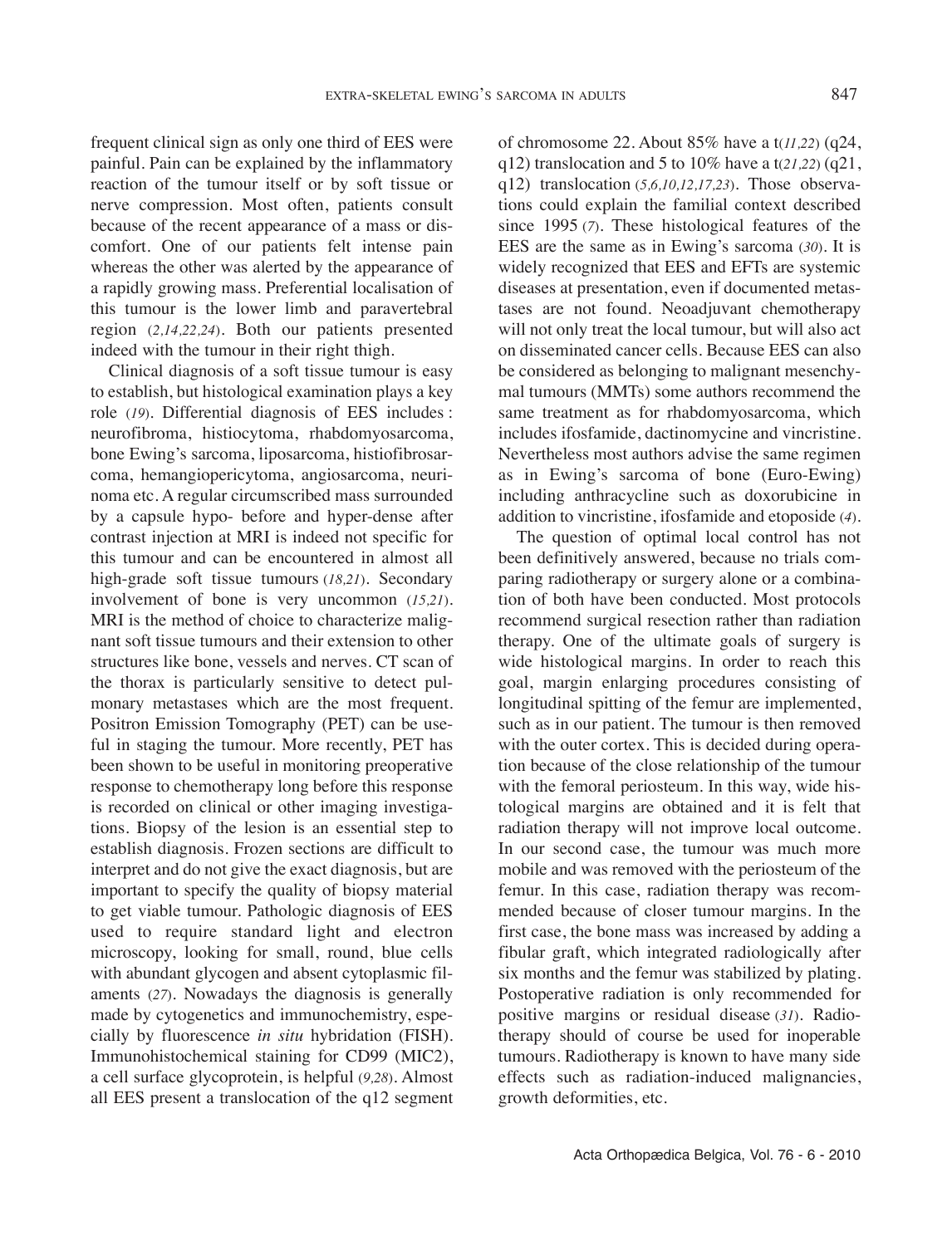In our second case, adjuvant radiation therapy was used because of the close margins and the intermediate response to chemotherapy. To improve treatment we would need a prospective trial including a large number of patients. Because of the shortage of patients with EES, most of the reported literature consists of retrospective case reviews. One exception is the Intergroup Rhabdomyosarcoma Studies (IRS). Five percent of the nearly 3,000 patients they studied had EES  $(n = 130)$ . Follow-up was possible for 88% of patients who had no metastasis. Survival rate at 10 years followup for 3 consecutive trials ranged from 61 to 77% (*20*)*.* Metastases can be present at the time of diagnosis. They most often affect the lungs, sometimes the liver and brain (*18*). Negative prognostic factors usually include advanced age and tumour extension. Adult patients with EES at highest risk for death are those older than 26 and having metastatic disease or an extraosseous primary tumour (*3*)*.*

#### **CONCLUSION**

Since extraosseous Ewing's sarcoma was identified, much has changed, particularly in the methodology of diagnosis and molecular characterization of this rare malignancy. Treatment leading to survival rates over 70% was performed in the 1980's. There has been no substantial increase in the cure rate since the use of intensive chemotherapy. Ultimately, progress will come from the discovery of targeted therapy similar to those recently discovered for several other cancers. Another potential therapeutic approach would be to target the chimeric gene itself. This has been done in an animal model but is far from clinical use at this point (*13*)*.* So far the best treatment is tumour resection with large margins, followed by radiation therapy if necessary and an intensive chemotherapy including an anthracycline.

#### **REFERENCES**

- **1. Allam K, Sze G.** Mr of primary extraosseous Ewing sarcoma. *AJNR Am J Neuroradiol* 1994 ; 15 : 305-307.
- **2. Angervall L, Enzinger FM.** Extraskeletal neoplasm resembling Ewing's sarcoma. *Cancer* 1975 ; 36 : 240-251.
- **3. Baldini EH, Demetri GD, Fletcher CD** *et al***.** Adults with Ewing's sarcoma/primitive neuroectodermal tumor :

adverse effect of older age and primary extraosseous disease on outcome. *Ann Surg* 1999 ; 230 : 79-86.

- **4. Castex MP, Rubie H, Stevens MC** *et al.* Extraosseous localized Ewing tumors : improved outcome with anthracyclines--the French society of pediatric oncology and international society of pediatric oncology. *J Clin Oncol* 2007 ; 25 : 1176-1182.
- **5. Cenacchi G, Pasquinelli G, Montanaro L** *et al.* primary endocervical extraosseous Ewing's sarcoma/pnET. *Int J Gynecol Pathol* 1998 ; 17 : 83-88.
- **6. Day SJ, Nelson M, Rosenthal H, Vergara GG, Bridge JA.** Der(16)t(1;16)(q21;q13) as a secondary structural aberration in yet a third sarcoma, extraskeletal myxoid chondrosarcoma. *Genes Chromosomes Cancer* 1997 ; 20 : 425-427.
- **7. Enzinger FM, Weiss SW.** *Soft Tissue Tumors. 2nd ed.* Mosby Company, St. Louis, 1988.
- **8. Fagnou C, Michon J, Peter M** *et al.* presence of tumor cells in bone marrow but not in blood is associated with adverse prognosis in patients with Ewing's tumor. Société Française d'Oncologie pédiatrique. *J Clin Oncol* 1998 ; 16 : 1707-1711.
- **9. Fellinger EJ, Garin-Chesa P, Triche TJ, Huvos AG, Rettig WJ**. Immunohistochemical analysis of Ewing's sarcoma cell surface antigen p30/32MIC2. *Am J Pathol* 1991 ; 139 : 317-325.
- **10. Gururangan S, Marina NM, Luo X** *et al.* Treatment of children with peripheral primitive neuroectodermal tumor or extraosseous Ewing's tumor with Ewing's-directed therapy. *J Pediatr Hematol Oncol* 1998 ; 20 : 55-61.
- **11. Hense HW, Ahrens S, Paulussen M, Lehnert M, Jurgens H.** [Descriptive epidemiology of Ewing's tumor – analysis of German patients from (EI)CESS 1980-1997.] (in German). *Klin Pädiatr* 1999 ; 211 : 271-275.
- **12. Hibshoosh H, Lattes R.** Immunohistochemical and molecular genetic approaches to soft tissue tumor diagnosis : a primer. *Semin Oncol* 1997 ; 24 : 515-525.
- **13. Hu-Lieskovan S, Heidel JD, Bartlett DW, Davis ME, Triche TJ.** Sequence-specific knockdown of EWS-FLI1 by targeted, nonviral delivery of small interfering RNA inhibits tumor growth in a murine model of metastatic Ewing's sarcoma. *Cancer Res* 2005 ;65 :8984-8992.
- **14. Kinsella TJ, Triche TJ, Dickman PS** *et al***.** Extraskeletal Ewing's sarcoma : results of combined modality treatment. *J Clin Oncol* 1983 ; 1 : 489-495.
- **15. Kobos J, Grzybowski W.** Extraskeletal Ewing's sarcoma. *Acta Chir Acad Sci Hung* 1980 ; 21 : 301-307.
- **16. Maurel J, Rosell R, Lorenzo JC.** poor prognosis Ewing's sarcoma and peripheral primitive neuroectodermal tumours (pnET). *Cancer Treat Rev* 1996 ; 22 : 425-436.
- **17. Nagao K, Ito H, Yoshida H** *et al.* Chromosomal rearrangement t(11 ;22) in extraskeletal Ewing's sarcoma and primitive neuroectodermal tumour analysed by fluorescence in situ hybridization using paraffin-embedded tissue. *J Pathol* 1997 ; 181 : 62-66.
- 18. O'Keeffe F, Lorigan JG, Wallace S. Radiological features of extraskeletal Ewing sarcoma. *Br J Radiol* 1990 ; 63  $(750): 456-460.$